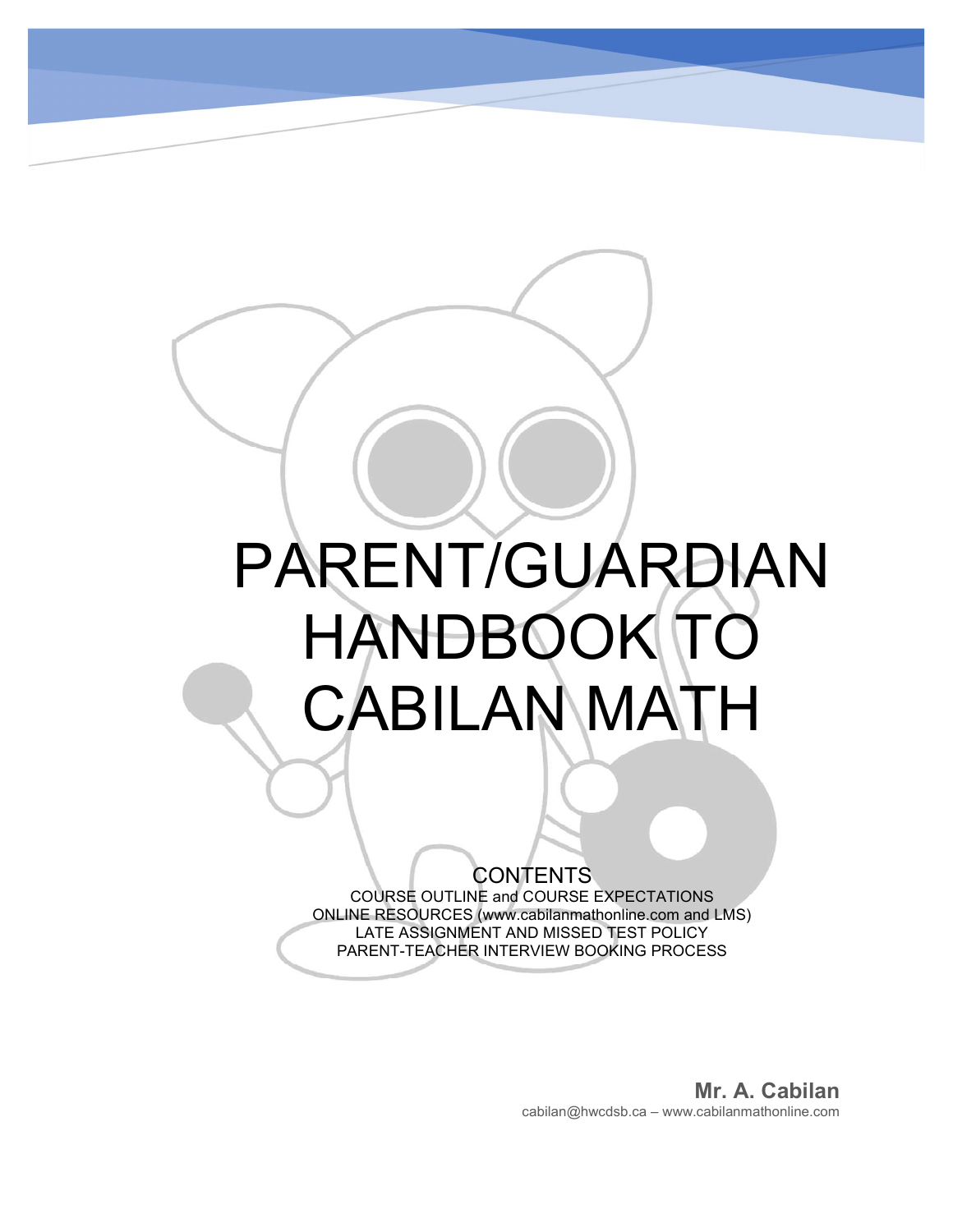

Mr. A. Cabilan **Mathematics** 905-388-7020 Voicemail: x4691 E-Mail: cabilana@hwcdsb.ca Website: http://www.cabilanmathonline.com

September 2020

Dear Parents/Guardians,

Welcome to a brand new academic semester at St. Jean de Brebeuf Catholic Secondary School.

I am taking this opportunity to introduce myself (Mr. A. Cabilan - your son's/daughter's Math teacher) as well give you some information and classroom expectations in your son's/daughter's Math class.

# Course Outline, Online Course Calendar and Online Course Materials

Contents of the course are outlined on the attached Course Outline sheet.

Embedded on the Course website you will find the **Course Calendar** (powered by Google<sub>TM</sub>). This Calendar will be the most up to date resource on important dates for all Quizzes, Tests, Tasks and Assignment due dates. The Calendar is provided so that both Students and their Parent/Guardian(s) are both aware and up-to-date with what is going on in the Class. Dates will be communicated well in advance both in Class and on the Calendar. Date changes will also be communicated using both methods as well.

Lessons presented in class can all be accessed through the Class LMS (learning management system) platform provided by Brightspace as well as **WWW.cabilanmathonline.com**. All of the Lessons, Chapters and Units are presented in the order that it will be taught. Students are encouraged to use the LMS and website to read lessons ahead of time or to reinforce any concepts that need clarification. The lessons are also in PDF format which makes it easier for Students to print lessons off and incorporate it into their notes. It is also the **Student's** responsibility to use the website to access material for any missed lessons. The website serves solely as an additional resource and is not a substitute for classroom instruction – attendance is mandatory and essential to your son/daughter's success in my course.

#### Materials

Students are expected to come to class on time and prepared with the required materials – pencil, pen, eraser, ruler and scientific calculator. For several years now, my class has been equipped with Sharp 531 calculators for each student to use in class. This calculator was personally chosen due to ease of use and economical price. Although purchasing a calculator is not mandatory for my class, it is strongly recommended for practice at home as well as for the remainder of their secondary education. Cell phone calculators are not permitted however there will be times where specific mobile device applications will be used for certain topics.

#### Class Time

Classes are 75 minutes in duration. Any Homework questions will be taken up before the lesson and Students are encouraged to have questions ready at the beginning of each class. There will be ample time allotted after the lesson for students to begin their homework. It is *CARILAN* 

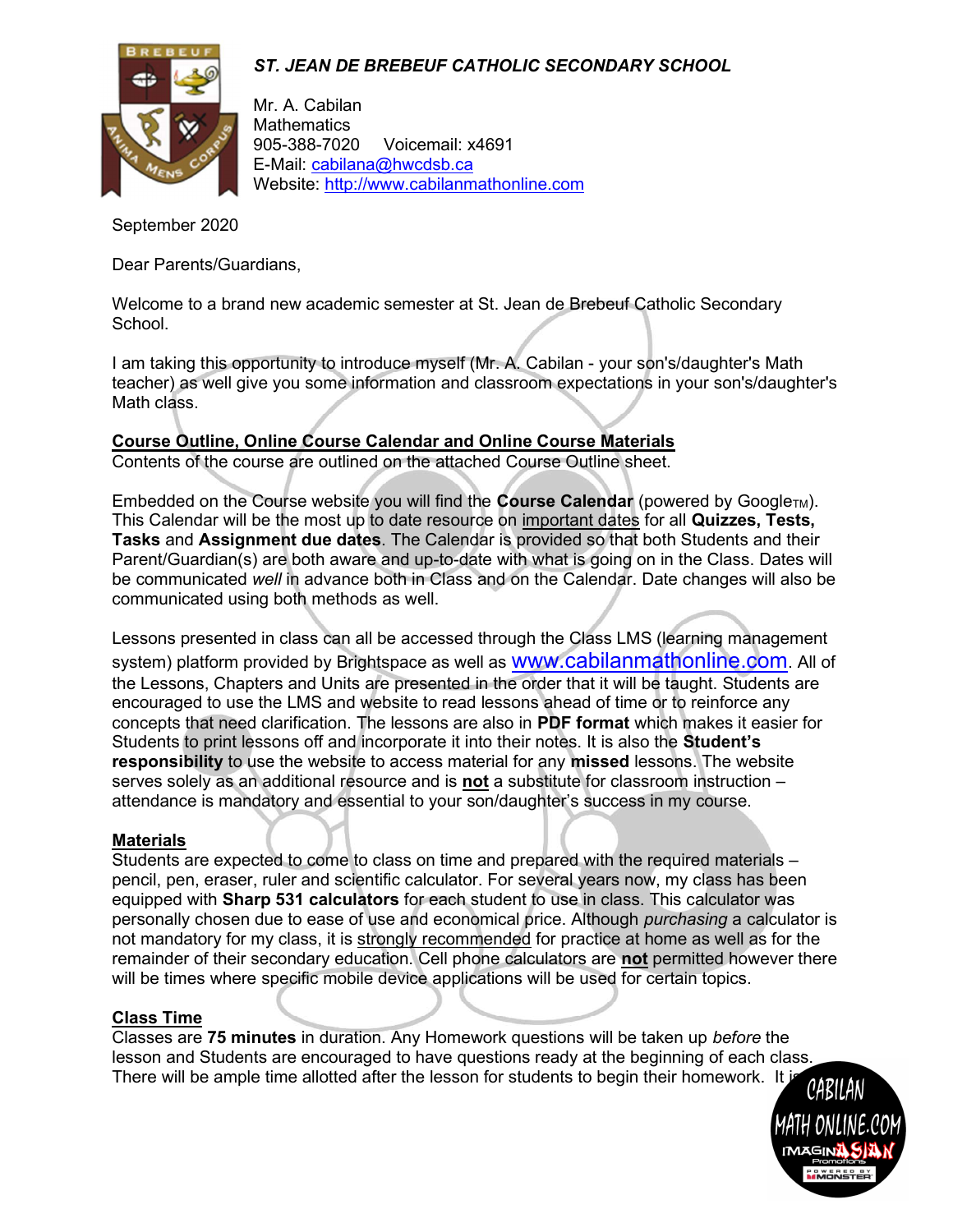

Mr. A. Cabilan **Mathematics** 905-388-7020 Voicemail: x4691 E-Mail: cabilana@hwcdsb.ca Website: http://www.cabilanmathonline.com

expected that students remain focused on the math work until the end of the class and unfinished work be completed at home.

#### Absences and Lates

Students are responsible for any work missed due to absences (school events included). The unit outline is a guide to the lesson topic and homework assignment. If a Student is aware of any upcoming absences, it is the Student's responsibility to make arrangements with the teacher to write any missed tests or quizzes. \* Refer to "Late Assignment and Missed Test Policy" contained in this letter. The Student will be sent to the office for the 5th and subsequent lates.

# \*\*\* LATE ASSIGNMENT AND MISSED TEST POLICY \*\*\*

The purpose of a Late Policy on Assessments and Assignments is to cultivate a culture of responsibility, in which students learn to manage their time and effort, to facilitate their own learning by completing Assessments and Assignments as required, and to respect the needs of peers and Teachers for fair assessment and timely feedback. The purpose is not to punish students, nor are penalties an adequate answer for students who are habitually late with work or absent for Assessments; rather, penalties for lateness and absences should be used in conjunction with other interventions to foster the sense of responsibility we wish to inculcate.

Premises underlying my attempts to have students assume Catholic student RESPONSIBILITY include being a Self-Directed, Responsible, Life Long Learner who:

#### \* Demonstrates a confident and positive sense of self and respect for the dignity and welfare of others.

Mathematics concepts are divided into Units and/or Chapters where the Teacher, Students (and in some cases their Parent/Guardian) can check in on progress and ensure a well-managed plan is in place for Assignment completion and Effective Assessment preparation. This provides excellent opportunities for formative (assessment for learning) and metacognitive (assessment as learning) assessment.

Students play a part in adhering to reasonable processes and timelines.

Students have some understanding of teacher obligations and commitments.

\* Responds to, manages and constructively influences change in a discerning manner. This includes demonstrating flexibility and adaptability when mitigating circumstances may affect the learning process.

Students and teachers retain some control and can negotiate adjustments when mitigating circumstances occur

\* Takes initiative and demonstrates Christian leadership

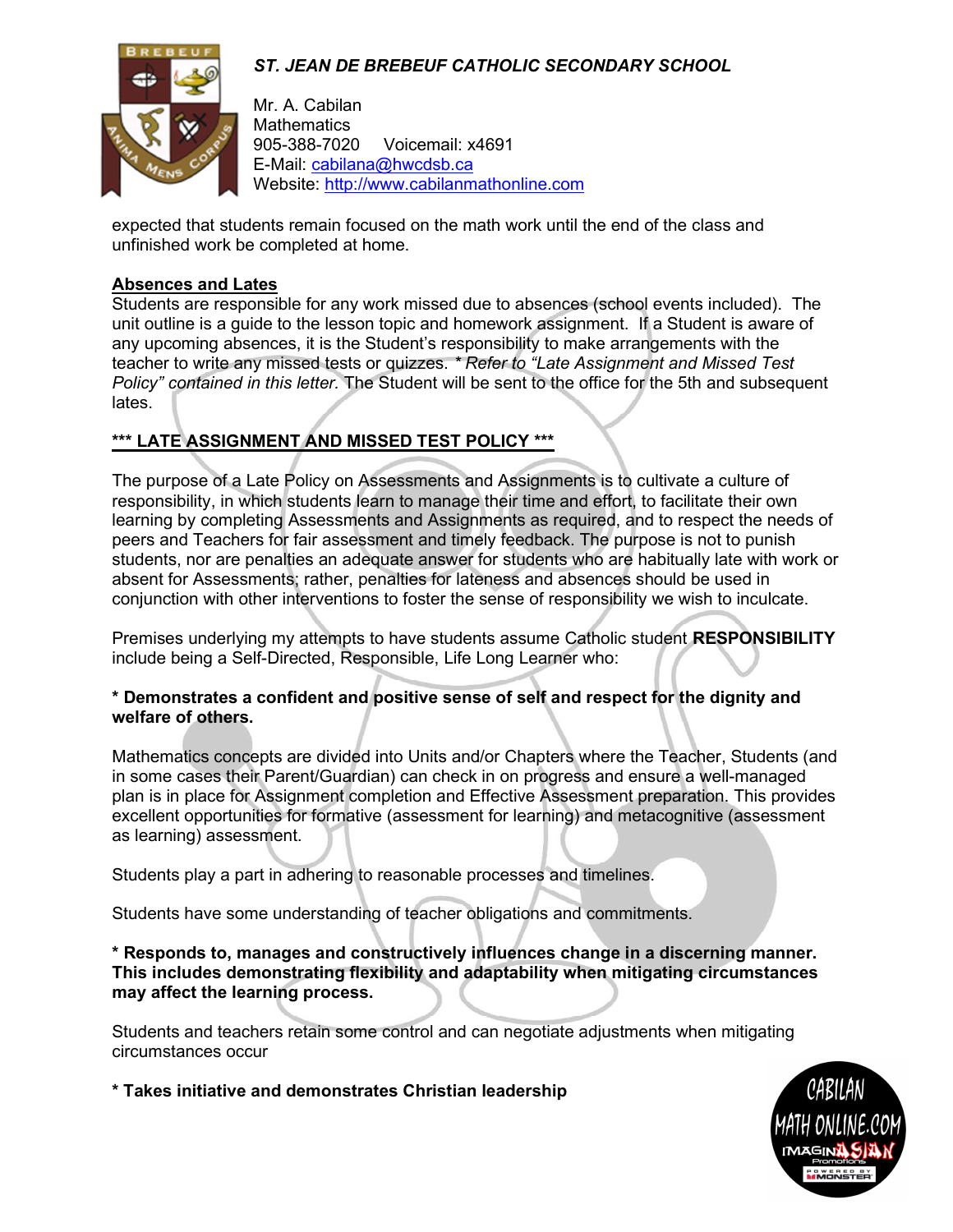

Mr. A. Cabilan **Mathematics** 905-388-7020 Voicemail: x4691 E-Mail: cabilana@hwcdsb.ca Website: http://www.cabilanmathonline.com

Students feel that help is available if they are not sure of any of the expectations outlined by the **Teacher** 

#### \* Sets appropriate goals and priorities in school, work and personal life

Students have a clear understanding of what is expected in an Assessment or Assignment and feel capable of meeting the expectations of the assignment.

\* Applies effective communication, decision-making, problem-solving, time and resource management skills. This also includes examining and reflecting on one's personal values, abilities and aspirations influencing life's choices and opportunities

Students have a sense of good time and materials management.

Students have a clear understanding that it is their responsibility to know and track deadlines and Assessment dates

#### CONSEQUENCES FOR LATENESS and ACCOMMODATIONS FOR WRITING TESTS EARLY

For MISSED TESTS, students will be required to contact the Teacher immediately on their return to school and to write the Test (or a modified version of it) as early as the Teacher can arrange. Ideally, the Teacher will facilitate the time, location, and supervision for this test rewrite – typically the time frame is within 24-48 hours. Upon return of the Test to the Student, a letter will be attached to the Test indicating the *original* date of Test administration and the date which the Test was actually written by the Student.

If Students are aware ahead of time that they will be away for a Test, they may request to write the Test (or a modified version of it) at an **earlier** date/time and alternate supervised setting. To maintain the integrity of the Test, this will only be granted under special circumstances and will be treated as an exception and not the norm.

For LATE ASSIGNMENTS, students can be penalized 10% of the TOTAL Assessment mark PER SCHOOL DAY up to a **maximum of 50%**. Evaluated assignments will show both the mark before deduction and the recorded mark with the late penalty. Parents/Guardians of Students 16 years old or under may be contacted if a Student fails to complete a key piece of work and submit it by the assigned deadline. Students 18 years old and older will be communicated to directly. \* Early submissions are always welcome and are strongly encouraged.

Ultimately, after the Teacher has used all of the above strategies, the Teacher may grant a mark of ZERO on an Assignment that has not been handed in despite their best efforts. When the mark of Zero is granted, an e-mail to the Parent/Guardian (of Students 18 years old or under) and Vice Principal may be sent by the Teacher. Students with an Individual Education Plan (IEP) will also have the e-mail sent to their respective Special Education Resource Teacher<br>(SERT). (SERT).